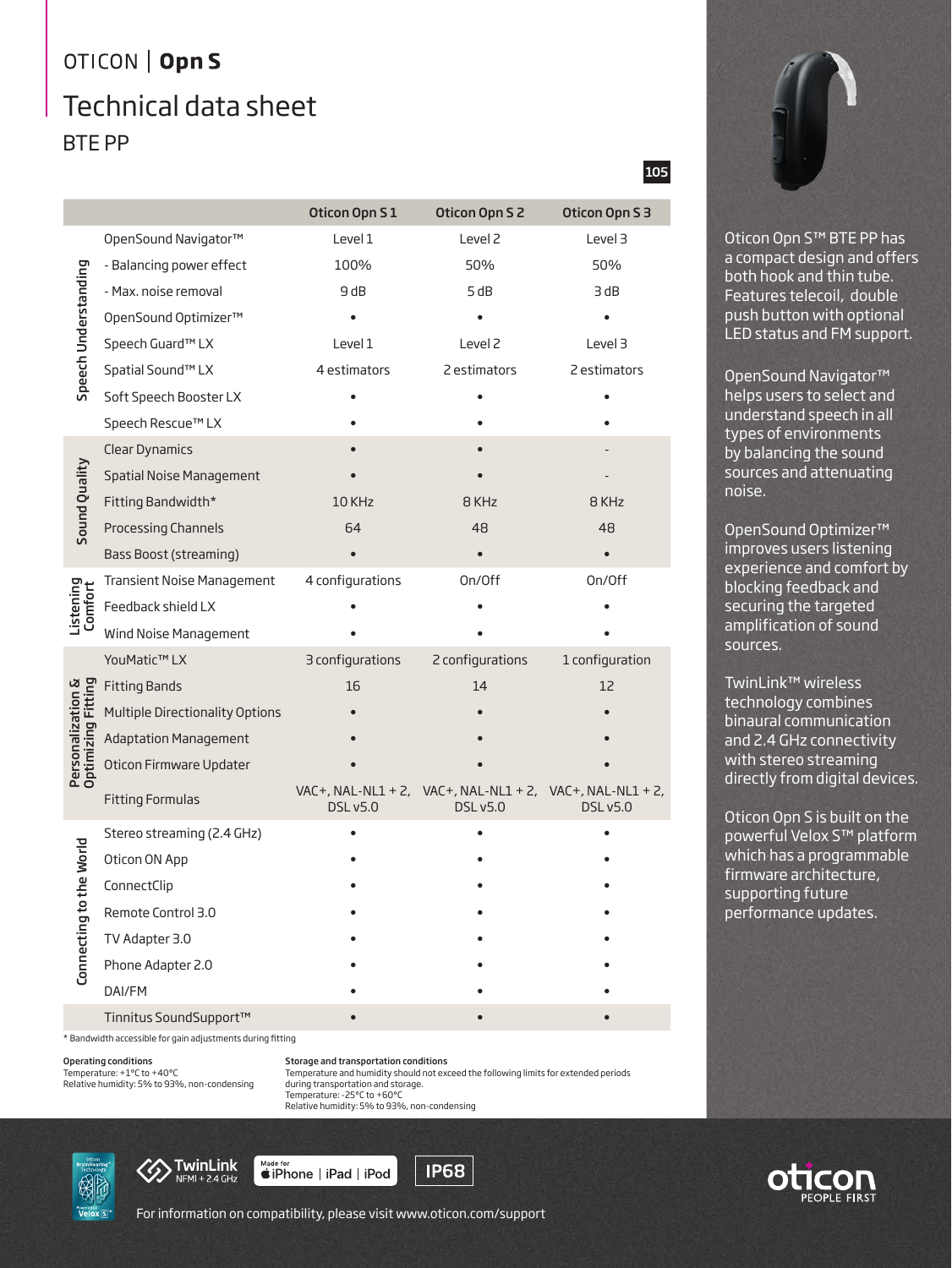

## IRIL (IEC 60118-13:2011) 700/1400/2000 MHz: 18/20/40 dB SPL

Measured according to IEC 60118-0:1983/AMD1:1994, IEC 60118-0:2015, IEC 60118-1:1995+AMD1:1998 CSV and IEC 60318-4:2010

**2CC Coupler** Measured according to ANSI S3.22-2014, IEC 60118-0:2015 and IEC 60318-5:2006

OSPL90 OSPL90

100 200 Hz 500 1000 2000 Hz 5000 10000

 $\blacksquare$ 

TH

**THE REA** 

 $\triangle M$ 

KY 1.

T FA

a katika m

<u> Filmin k</u>

100 200 Hz 500 1000 2000 Hz 5000 10000

<u>rin 1</u>

Full-on Gain Full-on Gain

100 200 Hz 500 1000 2000 Hz 5000 10000

100 200 Hz 500 1000 2000 Hz 5000 10000

- Standard tube

# Oticon Opn S 1 BTE PP Oticon Opn S 2 & 3 BTE PP

### **Technical data** Early **Ear Simulator Early Simulator** dB HL -10 105 0 10  $\overline{\phantom{a}}$ 20 30  $\begin{picture}(20,10) \put(0,0){\line(1,0){10}} \put(10,0){\line(1,0){10}} \put(10,0){\line(1,0){10}} \put(10,0){\line(1,0){10}} \put(10,0){\line(1,0){10}} \put(10,0){\line(1,0){10}} \put(10,0){\line(1,0){10}} \put(10,0){\line(1,0){10}} \put(10,0){\line(1,0){10}} \put(10,0){\line(1,0){10}} \put(10,0){\line(1,0){10}} \put(10,0){\line(1$ 40 50 60 maanaa 70 ويواد والماسا 80 نماح تعادمات 90 <u>s no man sa san</u> 100 120 120 121 121 12 110 Hook Andreas and the control of the control of the control of the control of the control of the control of the control of the control of the control of the control of the control of the control of the control of the contro Corda miniFit Corda miniFit Corda miniFit Corda miniFit Corda miniFit Corda miniFit Corda miniFit Corda miniFit Technical information

| <b>Technical data</b>                                                                                                                                                                                                                                                                |                                             | <b>Ear Simulator</b><br>Measured according to<br>IEC 60118-0:1983/AMD1:1994, IEC 60118-0:2015,<br>IEC 60118-1:1995+AMD1:1998 CSV and<br>IEC 60318-4:2010       | <b>2CC Coupler</b><br>Measured according<br>ANSI S3.22-2014, IEC 60118<br>and IEC 60318-5:200                                                                                                     |
|--------------------------------------------------------------------------------------------------------------------------------------------------------------------------------------------------------------------------------------------------------------------------------------|---------------------------------------------|----------------------------------------------------------------------------------------------------------------------------------------------------------------|---------------------------------------------------------------------------------------------------------------------------------------------------------------------------------------------------|
| dB HL<br>$-10$<br>105<br>$\Omega$<br>10<br>20<br>30<br>40<br>50<br>60<br>70<br>80<br>90<br>100<br>110<br>120<br>125 250 500 1k 2k 4k 8k Hz<br>Hook<br>Corda miniFit<br><b>Technical information</b><br>Omnidirectional mode is used unless otherwise stated.                         |                                             |                                                                                                                                                                | OSPL90<br>dB SPL<br>130<br>120<br>110<br>100<br>100<br>200<br>Hz<br>500<br>1000<br>2000<br>Full-on Gain<br>dB<br>70<br>60<br>50<br>40<br>500<br>2000<br>100<br>200<br>Hz<br>1000<br>Standard tube |
| Instrument warning<br>The maximum output capability of the hearing instrument<br>may exceed 132 dB SPL (IEC 711). Special care should be<br>exercised in selecting and fitting the instrument as there<br>may be risk of impairing the remaining hearing of the<br>hearing aid user. |                                             | $-$ Thin tube (size $1/1.3$ )<br><b>Frequency Response</b><br>dB SPL<br>120<br>110<br>100<br>90<br>200<br>Hz<br>1000<br>2000 Hz<br>5000<br>100<br>500<br>10000 | - Thin tube (size 1/1.3)<br><b>Frequency Respo</b><br>dB SPL<br>120<br>110<br>100<br>90<br>200<br>Hz<br>500<br>1000<br>2000<br>100                                                                |
|                                                                                                                                                                                                                                                                                      |                                             | Acoustic input: 60 dB SPL<br>Magnetic input: 31.6 mA/m                                                                                                         | Acoustic input: 60 dE<br>Magnetic input: 31.6                                                                                                                                                     |
| OSPL90                                                                                                                                                                                                                                                                               | Peak<br>1600 Hz<br>HFA-OSPL90               | 138 (132 <sup>1</sup> ) dB SPL<br>130 (121 <sup>1</sup> ) dB SPL<br>133 (126 <sup>1</sup> ) dB SPL                                                             | 131 (129 <sup>1</sup> ) dB S<br>123 (113 <sup>1</sup> ) dB S<br>126 (118 <sup>1</sup> ) dB S                                                                                                      |
| Full-on gain <sup>2</sup>                                                                                                                                                                                                                                                            | Peak<br>1600 Hz<br>HFA-FOG                  | 73 (69 <sup>1</sup> ) dB<br>$65(561)$ dB<br>68 (62 <sup>1</sup> ) dB                                                                                           | 66 (66 <sup>1</sup> ) dB<br>57 $(471)$ dB<br>61 (54 <sup>1</sup> ) dB                                                                                                                             |
| Reference test gain                                                                                                                                                                                                                                                                  |                                             | 57 dB                                                                                                                                                          | 50 dB                                                                                                                                                                                             |
| Frequency range                                                                                                                                                                                                                                                                      |                                             | 150-7300 Hz                                                                                                                                                    | 120-7000 Hz                                                                                                                                                                                       |
| Telecoil output (1600 Hz)                                                                                                                                                                                                                                                            | 1 mA/m field<br>10 mA/m field<br>SPLITS L/R | 97 dB SPL<br>117 dB SPL                                                                                                                                        | 109/109 dB SF                                                                                                                                                                                     |
| Total harmonic distortion<br>(Input 70 dB SPL)                                                                                                                                                                                                                                       | 500 Hz<br>800 Hz<br>1600 Hz                 | 7 %<br>5 %<br>< 2%                                                                                                                                             | 3%<br><2 %<br><2 %                                                                                                                                                                                |
| Equivalent input noise level                                                                                                                                                                                                                                                         | Omni<br>Dir                                 | 17 dB SPL<br>29 dB SPL                                                                                                                                         | 14 dB SPL<br>27 dB SPL                                                                                                                                                                            |
| Battery consumption <sup>3</sup>                                                                                                                                                                                                                                                     | Typical<br>Quiescent                        | 1.8 <sub>mA</sub><br>1.6 <sub>mA</sub>                                                                                                                         | 1.9 <sub>mA</sub><br>1.6 <sub>m</sub>                                                                                                                                                             |
| Battery life, artificial measurement, hours <sup>4</sup>                                                                                                                                                                                                                             |                                             | 175                                                                                                                                                            | 160                                                                                                                                                                                               |
|                                                                                                                                                                                                                                                                                      |                                             |                                                                                                                                                                |                                                                                                                                                                                                   |

Expected battery life, hours (battery size 13 - IEC PR48)<sup>5</sup> 80-105 80-105

IRIL (IEC 60118-13:2011) 700/1400/2000 MHz: 18/20/40 dB SPL

1) For instruments fitted with Corda miniFit Power.

2) Measured with the gain control of the hearing aid set to its full-on position minus 20 dB and with an input SPL of 70 dB. This is to obtain a gain response equal to the full-on gain response from<br>e.g. IEC 60118-0+A1:199

3) Battery current is measured according to IEC 60118-0:1983/AMD1:1994 §7.11, IEC 60118-0:2015 §7.7 and ANSI S3.22:2014 §6.13 after a settling time of minimum 3 minutes. 4) Based on the standardized battery consumption measurement (IEC 60118-0:1983/AMD1:1994). The actual battery life depends on battery quality, use pattern, active feature set, hearing loss

and sound environment. 5) Real usage battery life is shown as an estimated interval based on mixed use cases with variable amplification settings and variable input levels, incl. direct stereo streaming from a TV (25% of the time) and streaming from a mobile phone (6% of the time).

| Instrument warning                                                                                                                       |                   | $---$ Thin tube (size $1/1.3$ )                                                        | $---$ Thin tube (size $1/1.3$ )                                                            |  |
|------------------------------------------------------------------------------------------------------------------------------------------|-------------------|----------------------------------------------------------------------------------------|--------------------------------------------------------------------------------------------|--|
| The maximum output capability of the hearing instrument<br>may exceed 132 dB SPL (IEC 711). Special care should be                       |                   | <b>Frequency Response</b>                                                              | <b>Frequency Response</b>                                                                  |  |
| exercised in selecting and fitting the instrument as there<br>may be risk of impairing the remaining hearing of the<br>hearing aid user. |                   | dB SPL<br>120<br>110<br>100<br>90<br>2000 Hz 5000<br>200<br>Hz<br>500<br>1000<br>10000 | dB SPL<br>120<br>110<br>100<br>90<br>2000 Hz 5000<br>200 Hz<br>500<br>1000<br>100<br>10000 |  |
|                                                                                                                                          |                   | Acoustic input: 60 dB SPL<br>- Magnetic input: 31.6 mA/m                               | Acoustic input: 60 dB SPL<br>- Magnetic input: 31.6 mA/m                                   |  |
|                                                                                                                                          | Peak              | 138 (132 <sup>1</sup> ) dB SPL                                                         | 131 (129 <sup>1</sup> ) dB SPL                                                             |  |
| 0SPL90                                                                                                                                   | 1600 Hz           | 130 (121 <sup>1</sup> ) dB SPL                                                         | 123 (113 <sup>1</sup> ) dB SPL                                                             |  |
|                                                                                                                                          | HFA-OSPL90        | 133 (126 <sup>1</sup> ) dB SPL                                                         | 126 (118 <sup>1</sup> ) dB SPL                                                             |  |
|                                                                                                                                          | Peak              | 73 (69 <sup>1</sup> ) dB                                                               | $66(661)$ dB                                                                               |  |
| Full-on gain <sup>2</sup>                                                                                                                | 1600 Hz           | $65(561)$ dB                                                                           | 57 $(471)$ dB                                                                              |  |
|                                                                                                                                          | HFA-FOG           | 68 (62 <sup>1</sup> ) dB                                                               | $61(54)$ dB                                                                                |  |
| Reference test gain                                                                                                                      |                   | 57 dB                                                                                  | 50 dB                                                                                      |  |
| Frequency range                                                                                                                          |                   | 150-7300 Hz                                                                            | 120-7000 Hz                                                                                |  |
|                                                                                                                                          | 1 mA/m field      | 97 dB SPL                                                                              |                                                                                            |  |
| Telecoil output (1600 Hz)                                                                                                                | 10 mA/m field     | 117 dB SPL                                                                             |                                                                                            |  |
|                                                                                                                                          | <b>SPLITS L/R</b> |                                                                                        | 109/109 dB SPL                                                                             |  |
| Total harmonic distortion                                                                                                                | 500 Hz            | 7%                                                                                     | 3%                                                                                         |  |
| (Input 70 dB SPL)                                                                                                                        | 800 Hz            | 5 %                                                                                    | $< 2\%$                                                                                    |  |
|                                                                                                                                          | 1600 Hz           | < 2%                                                                                   | < 2%                                                                                       |  |
| Equivalent input noise level                                                                                                             | Omni              | 17 dB SPL                                                                              | 14 dB SPL                                                                                  |  |
|                                                                                                                                          | Dir               | 29 dB SPL                                                                              | 27 dB SPL                                                                                  |  |
| Battery consumption <sup>3</sup>                                                                                                         | Typical           | 1.8 <sub>mA</sub>                                                                      | 1.9 <sub>mA</sub>                                                                          |  |
|                                                                                                                                          | Quiescent         | 1.6 <sub>mA</sub>                                                                      | 1.6 <sub>m</sub>                                                                           |  |
| Battery life, artificial measurement, hours <sup>4</sup>                                                                                 |                   | 175                                                                                    | 160                                                                                        |  |
| Expected battery life, hours (battery size 13 - IEC PR48) <sup>5</sup>                                                                   |                   | 80-105                                                                                 |                                                                                            |  |

1) For instruments fitted with Corda miniFit Power.

2) Measured with the gain control of the hearing aid set to its full-on position minus 20 dB and with an input SPL of 70 dB. This is to obtain a gain response equal to the full-on gain response from<br>e.g. IEC 60118-0+A1:199

3) Battery current is measured according to IEC 60118-0:1983/AMD1:1994 §7.11, IEC 60118-0:2015 §7.7 and ANSI S3.22:2014 §6.13 after a settling time of minimum 3 minutes. 4) Based on the standardized battery consumption measurement (IEC 60118-0:1983/AMD1:1994). The actual battery life depends on battery quality, use pattern, active feature set, hearing loss and sound environment.

5) Real usage battery life is shown as an estimated interval based on mixed use cases with variable amplification settings and variable input levels, incl. direct stereo streaming from a TV (25% of the time) and streaming from a mobile phone (6% of the time).

Omnidirectional mode is used unless otherwise stated.

# Instrument warning

Standard tube